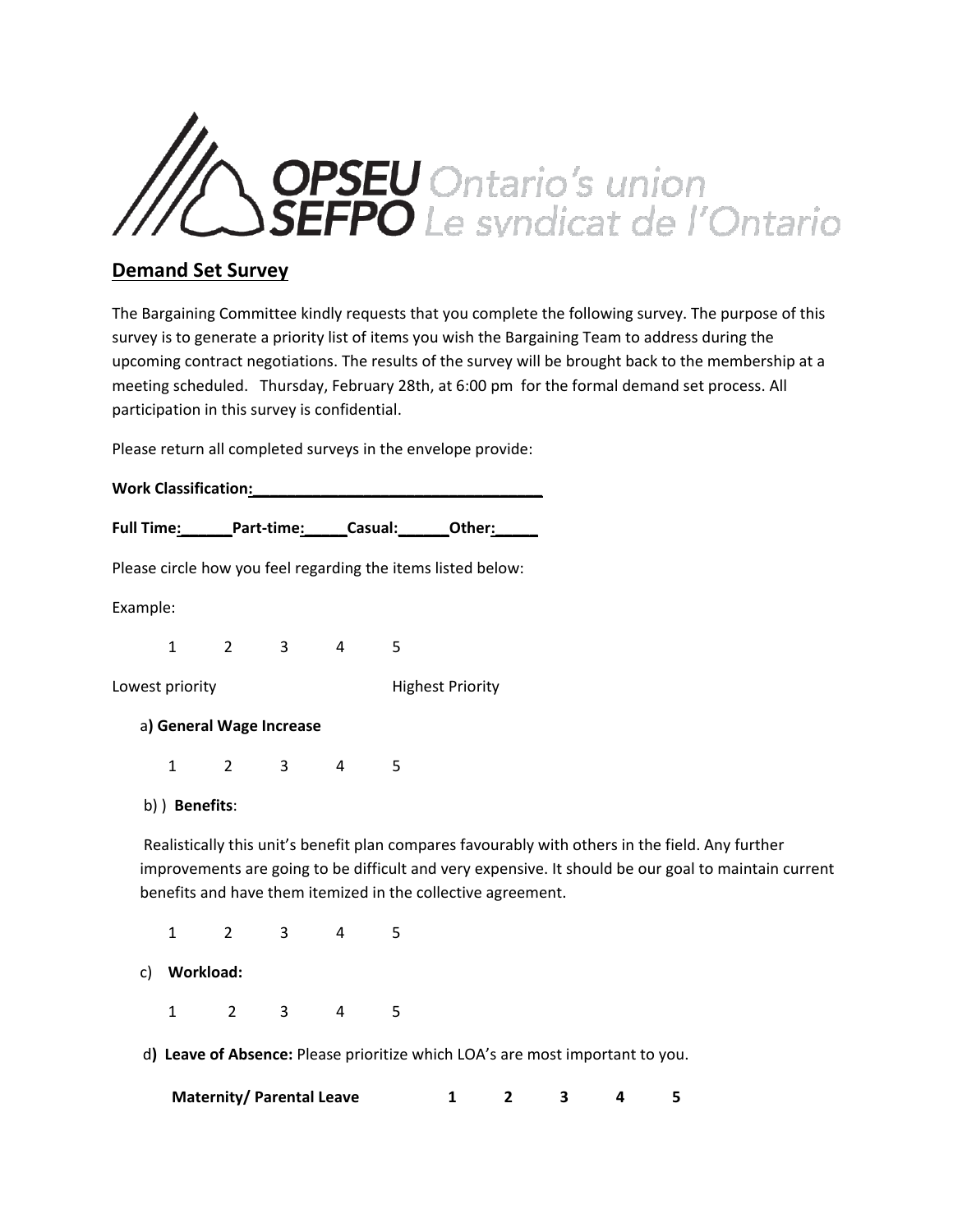|              |                                         |             |              | <b>Special Leave Days/ Personal time</b> |   | $\mathbf{1}$ | $\overline{2}$ | 3                       | 4                       | 5 |
|--------------|-----------------------------------------|-------------|--------------|------------------------------------------|---|--------------|----------------|-------------------------|-------------------------|---|
|              | <b>Bereavement Days</b>                 |             |              |                                          |   |              | $\overline{2}$ | $\overline{\mathbf{3}}$ | $\overline{\mathbf{4}}$ | 5 |
|              | <b>Compassionate Days</b>               |             |              |                                          |   |              | $\overline{2}$ | $\overline{\mathbf{3}}$ | 4                       | 5 |
|              | <b>Union Leave</b>                      |             |              |                                          |   |              | $\overline{2}$ | $\overline{\mathbf{3}}$ | $\overline{\mathbf{4}}$ | 5 |
|              | <b>Educational Leave</b>                |             |              |                                          |   |              | $\overline{2}$ | $\mathbf{3}$            | 4                       | 5 |
|              | e.) Sick Leave:                         |             |              |                                          |   |              |                |                         |                         |   |
|              | $\mathbf{1}$                            | $2^{\circ}$ | $\mathbf{3}$ | $\overline{4}$                           | 5 |              |                |                         |                         |   |
|              | f.) Hours of Work /Schedules/ Overtime: |             |              |                                          |   |              |                |                         |                         |   |
| $\mathbf{1}$ |                                         | $2^{\circ}$ | $\mathbf{3}$ | $\overline{4}$                           | 5 |              |                |                         |                         |   |
|              | Specific Issues:                        |             |              |                                          |   |              |                |                         |                         |   |
|              |                                         |             |              |                                          |   |              |                |                         |                         |   |
|              |                                         |             |              |                                          |   |              |                |                         |                         |   |
|              |                                         |             |              |                                          |   |              |                |                         |                         |   |

| g) Statutory/Religious Holidays       |   |                |                |   |   |  |  |  |  |
|---------------------------------------|---|----------------|----------------|---|---|--|--|--|--|
|                                       | 1 | 2              | 3              | 4 | 5 |  |  |  |  |
| h) Vacation                           |   |                |                |   |   |  |  |  |  |
|                                       | 1 | $\overline{2}$ | 3              | 4 | 5 |  |  |  |  |
| i) Disciplinary/Grievance Process     |   |                |                |   |   |  |  |  |  |
|                                       | 1 | $2^{\circ}$    | $\overline{3}$ | 4 | 5 |  |  |  |  |
| j) Vacancies, Promotions, & Transfers |   |                |                |   |   |  |  |  |  |
|                                       | 1 | $\overline{2}$ | 3              | 4 | 5 |  |  |  |  |
| k) Training and Development           |   |                |                |   |   |  |  |  |  |
|                                       | 1 | $\overline{2}$ | 3              | 4 | 5 |  |  |  |  |
| I) Health and Safety                  |   |                |                |   |   |  |  |  |  |
|                                       | 1 | $\overline{2}$ | 3              | 4 | 5 |  |  |  |  |
| m) Pension                            |   |                |                |   |   |  |  |  |  |